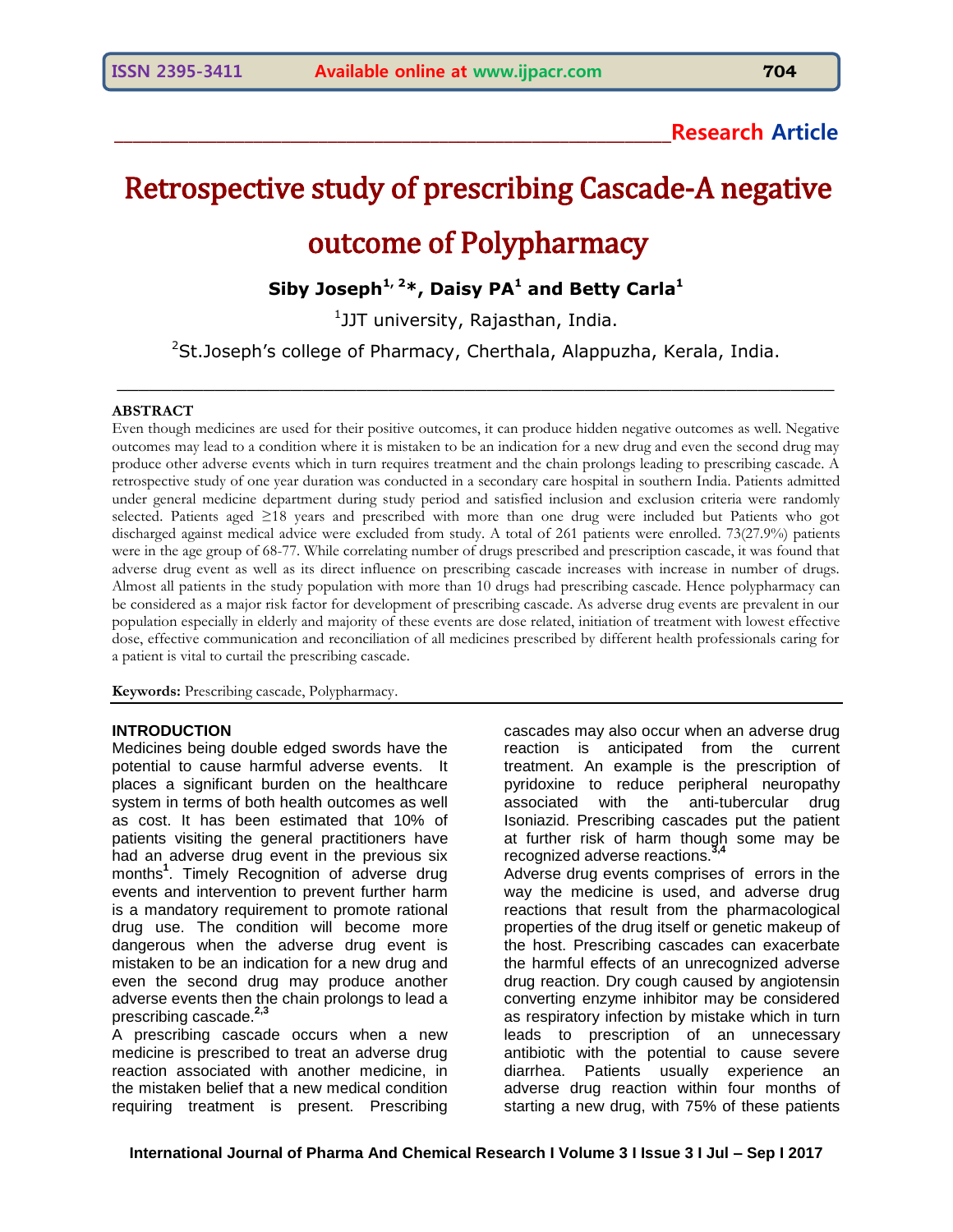experiencing the adverse drug reaction within one month.**<sup>5</sup>**

#### **METHODOLOGY**

A retrospective study of one year duration was conducted in a secondary care hospital in southern India. Patients admitted under general medicine department during the study period and satisfied the inclusion and exclusion criteria were selected. Samples were randomized using Graphpad software. Patients aged ≥18 years and prescribed with more than one drug were included in the study .Patients who got discharged against medical advice were excluded from the study. Selected patients demographic details, past medical and medication history, treatment charts, progress notes and pertinent laboratory reports were collected and recorded in a pre-designed data collection form.

#### **RESULTS AND DISCUSSIONS**

A total of 261 cases were enrolled in the study. The age group of subjects was convened into a frequency of 10 and table1 illustrates the age distribution in the sample population(Table 1). Seventy three (27.9%) patients in the study population were in the age group of 68-77 from both genders. From this it can be concluded that elderly population are more affected by the adverse outcome from the treatment and the resulting prescribing cascade. Since the drug handling capacity of various organs in the body declines as the age progresses, identification and interruption of prescribing cascade is an important actionable and underappreciated opportunity to improve medication safety in elderly people.

| Age in years | Male | Female |     | <b>Pooled</b> |  |
|--------------|------|--------|-----|---------------|--|
|              |      |        | #   | %             |  |
| 18-27        | 08   | 06     | 14  | 5.3           |  |
| 28-37        | 14   | 16     | 30  | 11.4          |  |
| 38-47        | 14   | 18     | 32  | 12.2          |  |
| 48-57        | 18   | 21     | 39  | 14.9          |  |
| 58-67        | 16   | 12     | 28  | 10.72         |  |
| 68-77        | 32   | 41     | 73  | 27.9          |  |
| 78-87        | 20   | 08     | 28  | 10.72         |  |
| ≥88          | 12   | 05     | 17  | 6.5           |  |
| Total        | 134  | 127    | 261 | 100           |  |

# **Table 1: Distribution of patients based on age and gender**

Medical history of the patients were assessed and perceived that almost all patients had medical history of chronic diseases and about 6.5% patient's medical history was

unknown(Figure1). A good number of participants (26.81% and 24.5%) of the study population were suffering from life style diseases like diabetes and hypertension respectively.

| <b>Medical History</b>    | $Male(n=134)$ | Female    | Pooled |       |
|---------------------------|---------------|-----------|--------|-------|
|                           |               | $(n=127)$ | #      | %     |
| <b>Diabetes</b>           | 38            | 32        | 70     | 26.81 |
| Hypertension              | 30            | 34        | 64     | 24.5  |
| Diabetes+Hypertension     | 23            | 11        | 34     | 13.0  |
| Metabolic syndrome        | 18            | 08        | 26     | 09.9  |
| Asthma/COPD               | 10            | 21        | 31     | 11.8  |
| Thyroid disorders         | 05            | 14        | 19     | 07.2  |
| <b>Medical History NA</b> |               |           | 17     | 06.5  |

#### **Table 2: Medical History of patients**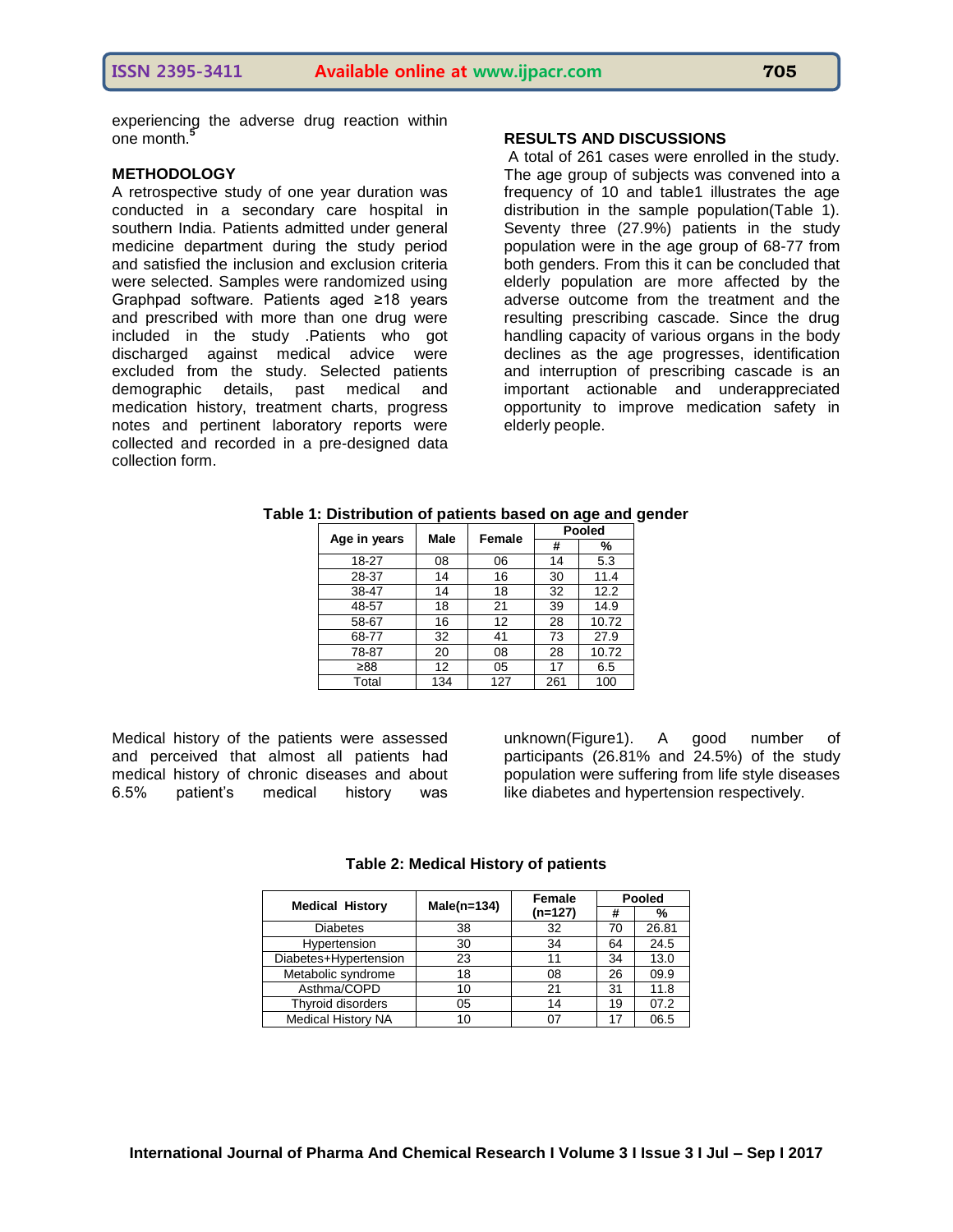### **ISSN 2395-3411 Available online at www.ijpacr.com 706**

Figure 1 depicts the medical conditions of the study population. It is clear from the study results that majority of patients got admitted in the hospital for the management of their chronic diseases like hypertension and diabetes. The worsening of their clinical conditions might have led to the introduction of newer drugs and this might have contributed the incidence of prescribing cascade.

Figure 2 depicts the number of prescriptions with prescribing cascade. The data obtained underlines the fact that the adverse drug event as well as its direct influence on prescribing cascade increases with increase in number of drugs. Almost all patients in the study population with more than 10 drugs had prescribing cascade. Hence polypharmacy can be considered as a major risk factor for the development of prescribing cascade.



**Fig. 1: Medical conditions of the study population**



**Fig. 2: Prescribing cascade in the study population**

**International Journal of Pharma And Chemical Research I Volume 3 I Issue 3 I Jul – Sep I 2017**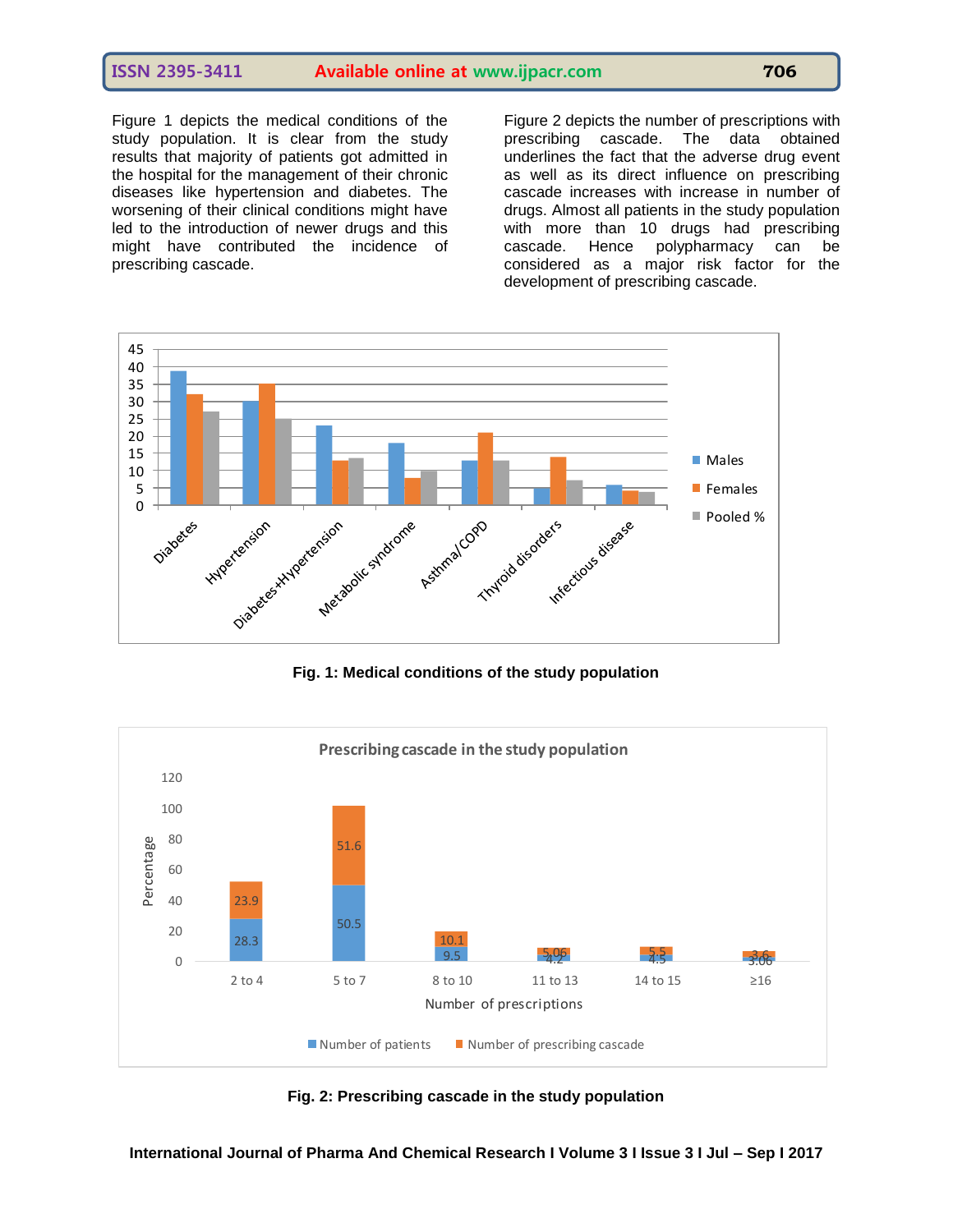#### **Drugs induced prescribing cascade**

On analyzing the prescribing cascade results (Table 3) it is clear that anticipatory prescription in order to prevent the well documented adverse outcomes of some commonly used drugs lead to

the incidence of prescribing cascade. Drugs to correct the electrolyte abnormalities and intolerant side effects like vomiting contributed major share of non-anticipatory prescribing cascade.

| Name of medication      | <b>Medication lead new</b><br>indication/ anticipatory<br>indication | ອ −−<br>New medication prescribed     | No of<br>cases<br>(n=217) | $\frac{9}{6}$ |
|-------------------------|----------------------------------------------------------------------|---------------------------------------|---------------------------|---------------|
| Tramadol                | vomiting                                                             | Antiemetic Ondansetrone / domperidone | 18                        | 8.2           |
| Furosemide              | Hypokalemia                                                          | Potassium Chloride supplementation    | 24                        | 11            |
| Propranolol             | <b>Breathlessness</b>                                                | Salbutamol+Ipratropium Nebulization   | 08                        | 3.6           |
| Calcium Acetate(K.Bind) | Hypomagnesemia                                                       | Magnesium supplementation             | 06                        | 2.7           |
| Olanzepine              | Hyperglycemia                                                        | Insulin / Oral Hypoglycemic agent     | 03                        | 1.3           |
| Sucralfate              | constipation                                                         | Liguid paraffin                       | 07                        | 3.2           |
| Digoxin                 | Hypokalemia                                                          | Potassium Chloride supplementation    | 04                        | 1.8           |
| Isoniazid               | Peripheral neuropathy                                                | Pyridoxine supplemetation             | 02                        | 0.9           |
| Metronidazole           | vomiting                                                             | Domperidone                           | 05                        | 2.3           |
| Inj.Hydrocortisone      | Hyperglycemia                                                        | Insulin                               | 08                        | 3.6           |
| Amlodipine              | Pedel edema                                                          | hydrochlorthiazide                    | 15                        | 6.9           |
| <b>Insulin</b>          | Hypoglycemia                                                         | Dextrose injection                    | 09                        | 4.1           |
| Aspirin 75 mg           | Gastric irritation                                                   | Pantoprazole                          | 28                        | 12.9          |
| Phenobarbital           | ALP elevation                                                        | Ursodeoxycholic acid supplementation  | 02                        | 0.9           |
| T.Salbutamol            | Hypokalemia                                                          | Potassium Chloride supplementation    | 04                        | 1.8           |
| T.Ramipril              | Hyperkalemia                                                         | Salbutamol nebulization               | 12                        | 5.5           |
| <b>NSAID</b>            | Gastric irritation                                                   | PPI/H2 Blocker supplementation        | 62                        | 28.5          |

**Table 3: List of drugs induced prescribing cascade**

Since the basic reason for prescribing cascade is adverse drug events, risk factors for the development of prescribing cascade remains the same as the risk factors for adverse drug events. Geriatric patients, poly pharmacy prescriptions and patients on 'high risk medicines' including cardiovascular drugs, and anti-infective, are at higher risk of adverse drug events and prescribing cascade as well.**7-9** As the age crosses 65 years, capacity to handle the drug safely in the body decreases. Elderly patients may be at higher risk of prescribing cascades too because of increased chance for misinterpretation of adverse drug reaction to be as the onset of a new medical condition. For example, an extra pyramidal adverse event caused by metoclopramide may be misinterpreted as Parkinson's disease, but this misinterpretation would be less likely in a young people as Parkinson's disease is less prevalent in younger population.**3,6,10**

#### **CONCLUSION**

Retrospective analysis of Polypharmacy prescriptions shows that prevalence of prescribing cascade is high in our population especially in geriatric patients. Since most common adverse drug reactions are dose related, starting therapy with lowest effective doses can prevent development of adverse drug

events to some extent in this population. Patients may not inform their doctor or pharmacist when they experience an adverse drug reaction. Some patients will stop treatment because of an adverse drug reaction without getting advice from their doctor or pharmacist. Many patients will go to another doctor once they suffer from adverse outcome from the treatment and they would not convey the medication history properly to the healthcare provider they visit. So initiation of treatment with lowest effective dose, effective communication and reconciliation of all of the medicines prescribed by the different health professionals caring for a patient is vital to curtail the prescribing cascade.

#### **REFERENCES**

- 1. Miller GC, Britt HC, Valenti L, Knox S. Adverse drug events: counting is not enough, action is needed [editorial]. Med J Aust 2006;184:646.
- 2. Rochon PA, Gurwitz JH. optimising drug treatment for elderly people: the prescribing cascade. BMJ 1997;315:1096-9.
- 3. Lisa M Kalisch, Gillian E Caughey, Elizabeth E Roughead, ,Andrew L Gilbert.The prescribing cascade. Aust Prescr 2011;34:162–6.